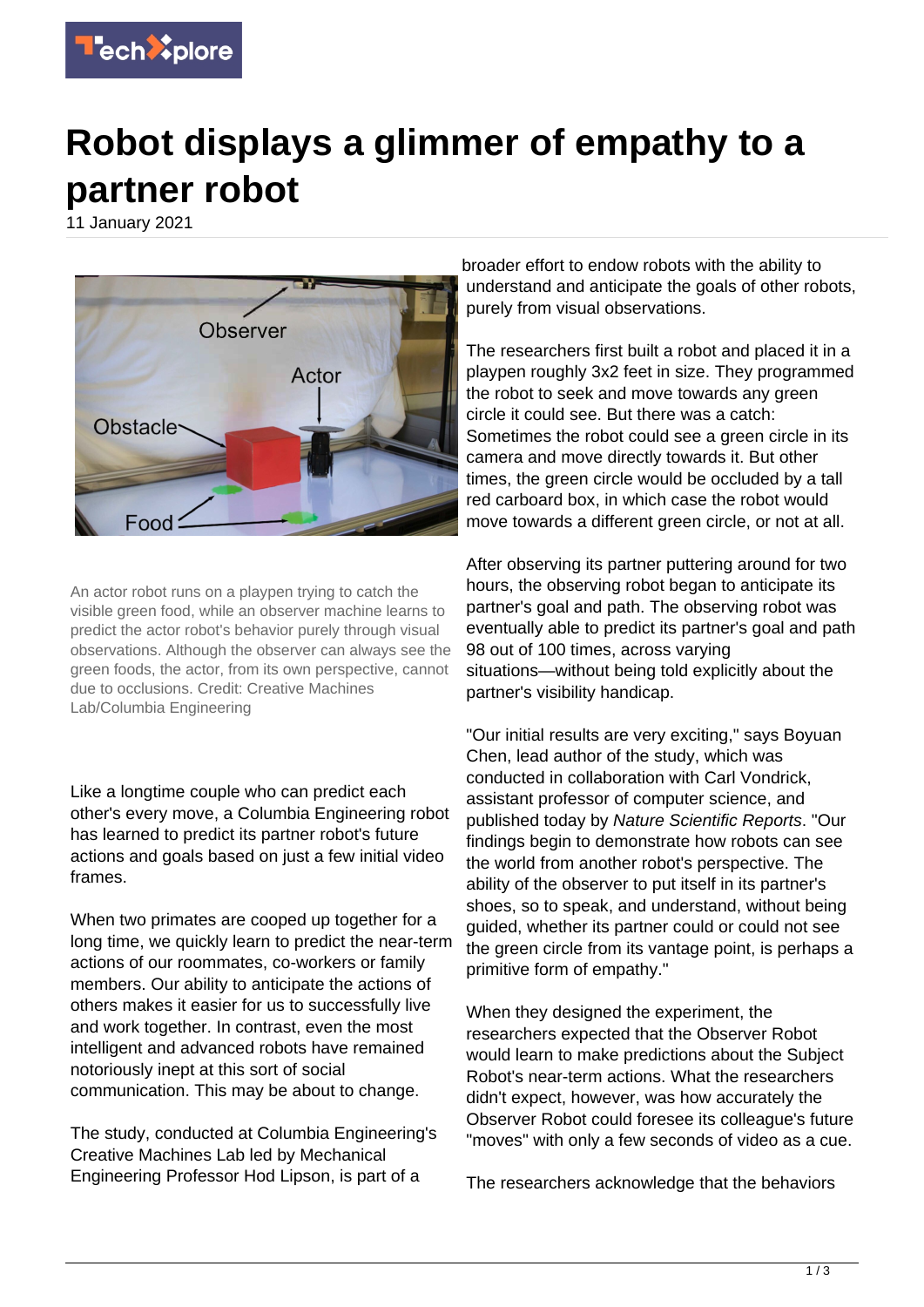

exhibited by the robot in this study are far simpler than the behaviors and goals of humans. They believe, however, that this may be the beginning of endowing robots with what cognitive scientists call "Theory of Mind" (ToM). At about age three, children begin to understand that others may have different goals, needs and perspectives than they do. This can lead to playful activities such as hide and seek, as well as more sophisticated manipulations like lying. More broadly, ToM is recognized as a key distinguishing hallmark of human and primate cognition, and a factor that is essential for complex and adaptive social interactions such as cooperation, competition, empathy, and deception.



Predictions from the observer machine: the observer sees the left side video and predicts the behavior of the actor robot shown on the right. With more information, the observer can correct its predictions about the actor's final behaviors. Credit: Creative Machines Lab/Columbia Engineering

In addition, humans are still better than robots at describing their predictions using verbal language. The researchers had the observing robot make its predictions in the form of images, rather than words, in order to avoid becoming entangled in the thorny challenges of human language. Yet, Lipson speculates, the ability of a [robot](https://techxplore.com/tags/robot/) to predict the future actions visually is not unique: "We humans also think visually sometimes. We frequently imagine the future in our mind's eyes, not in words."

Lipson acknowledges that there are many ethical

questions. The technology will make robots more resilient and useful, but when robots can anticipate how humans think, they may also learn to manipulate those thoughts.

"We recognize that robots aren't going to remain passive instruction-following machines for long," Lipson says. "Like other forms of advanced AI, we hope that policymakers can help keep this kind of technology in check, so that we can all benefit."

The study is titled "Visual Behavior Modelling for Robotic Theory of Mind."

 **More information:** Boyuan Chen et al, Visual behavior modelling for robotic theory of mind, Scientific Reports (2021). [DOI:](http://dx.doi.org/10.1038/s41598-020-77918-x) [10.1038/s41598-020-77918-x](http://dx.doi.org/10.1038/s41598-020-77918-x)

 Provided by Columbia University School of Engineering and Applied Science